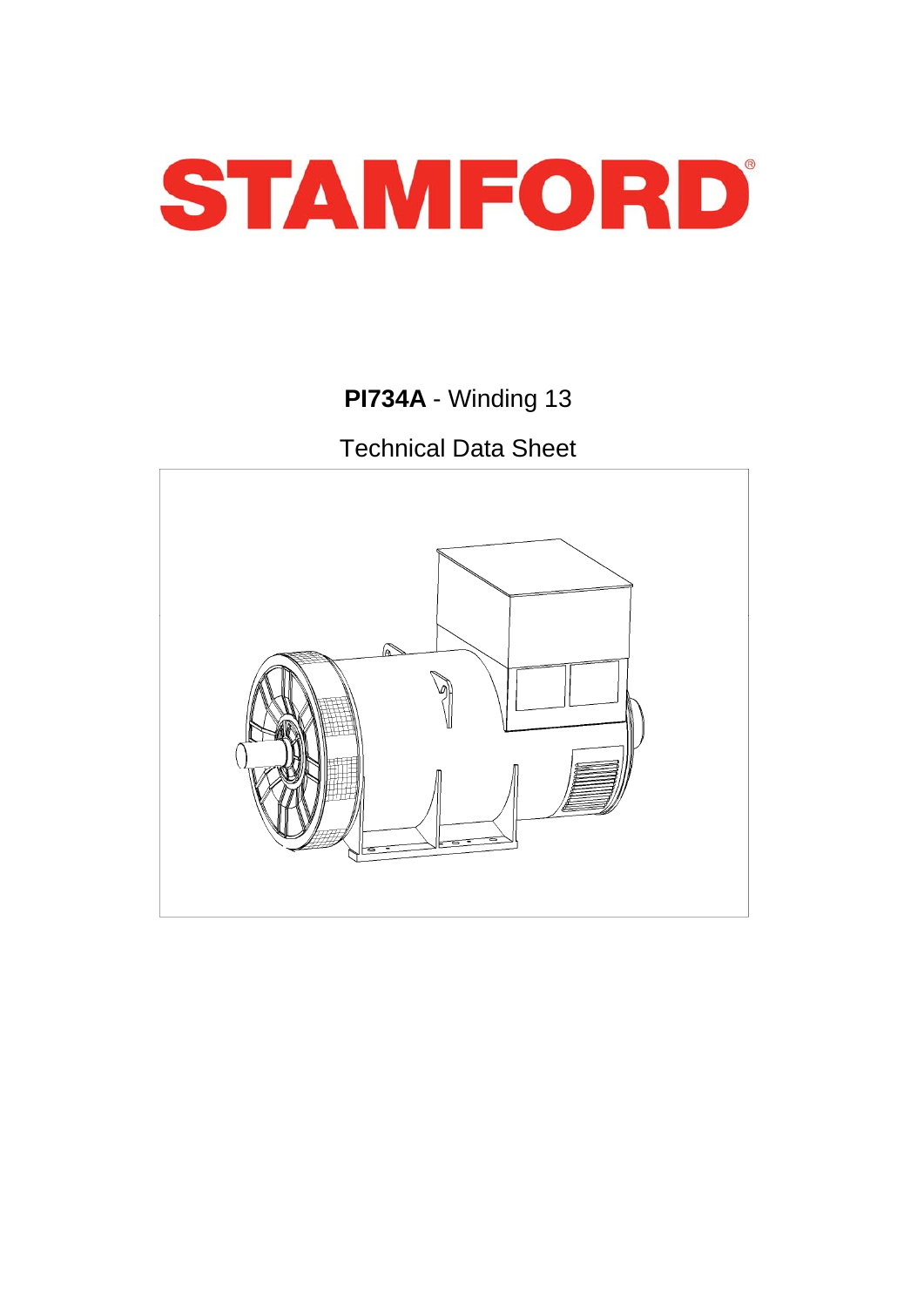# **TAMFORD**

### **SPECIFICATIONS & OPTIONS**

#### **STANDARDS**

Stamford industrial generators meet the requirements of BS EN 60034 and the relevant sections of other national and international standards such as BS5000, VDE 0530, NEMA MG1-32, IEC60034, CSA C22.2-100, AS1359. Other standards and certifications can be considered on request.

#### **DESCRIPTION**

The STAMFORD PI range of synchronous ac generators are brushless with a rotating field. They are separately excited by the STAMFORD Permanent Magnet Generator (PMG). This is a shaft mounted, high frequency, pilot exciter which provides a constant supply of clean power via the Automatic Voltage Regulator (AVR) to the main exciter. The main exciter output is fed to the main rotor, through a full wave bridge rectifier, protected by surge suppression.

#### **VOLTAGE REGULATORS**

The PI range generators, complete with a PMG, are available with one of two AVRs. Each AVR has soft start voltage build up and built in protection against sustained over-excitation, which will de-excite the generator after a minimum of 8 seconds.

Underspeed protection (UFRO) is also provided on both AVRs. The UFRO will reduce the generator output voltage proportional to the speed of the generator below a presettable level.

The **MX341 AVR** is two phase sensed with a voltage regulation of 1 %. (see the note on regulation).

The MX321 AVR is 3 phase rms sensed with a voltage regulation of 0.5% rms (see the note on regulation). The UFRO circuit has adjustable slope and dwell for controlled recovery from step loads. An over voltage protection circuit will shutdown the output device of the AVR, it can also trip an optional excitation circuit breaker if required. As an option, short circuit current limiting is available with the addition of current transformers.

Both the MX341 and the MX321 need a generator mounted current transformer to provide quadrature droop characteristics for load sharing during parallel operation. Provision is also made for the connection of the STAMFORD power factor controller, for embedded applications, and a remote voltage trimmer.

#### **WINDINGS & ELECTRICAL PERFORMANCE**

All generator stators are wound to 2/3 pitch. This eliminates triplen (3rd, 9th, 15th …) harmonics on the voltage waveform and is found to be the optimum design for trouble-free supply of non-linear loads. The 2/3 pitch design avoids excessive neutral currents sometimes seen with higher winding pitches. A fully connected damper winding reduces oscillations during paralleling. This winding, with the 2/3 pitch and carefully selected pole and tooth designs, ensures very low levels of voltage waveform distortion.

#### **TERMINALS & TERMINAL BOX**

Standard generators feature a main stator with 6 ends brought out to the terminals, which are mounted on the frame at the non-drive end of the generator. A sheet steel terminal box contains the AVR and provides ample space for the customers' wiring and gland arrangements. It has removable panels for easy access.

#### **SHAFT & KEYS**

All generator rotors are dynamically balanced to better than BS6861:Part 1 Grade 2.5 for minimum vibration in operation. Two bearing generators are balanced with a half key.

#### **INSULATION/IMPREGNATION**

The insulation system is class 'H', and meets the requirements of UL1446.

All wound components are impregnated with materials and processes designed specifically to provide the high build required for static windings and the high mechanical strength required for rotating components.

#### **QUALITY ASSURANCE**

Generators are manufactured using production procedures having a quality assurance level to BS EN ISO 9001.

#### **NOTE ON REGULATION**

The stated voltage regulation may not be maintained in the presence of certain radio transmitted signals. Any change in performance will fall within the limits of Criteria 'B' of EN 61000-6-2:2001. At no time will the steady-state voltage regulation exceed 2%.

#### **DE RATES**

All values tabulated on page 6 are subject to the following reductions

5% when air inlet filters are fitted. 10% when IP44 Filters are fitted. 3% for every 500 metres by which the operating altitude exceeds 1000 metres above mean sea level. 3% for every 5 C by which the operational ambient temperature exceeds 40 C.

Note: Requirement for operating in an ambient temperature exceeding 60 C must be referred to the factory.

Note: Continuous development of our products entitles us to change specification details without notice, therefore they must not be regarded as binding.

Front cover drawing is typical of the product range.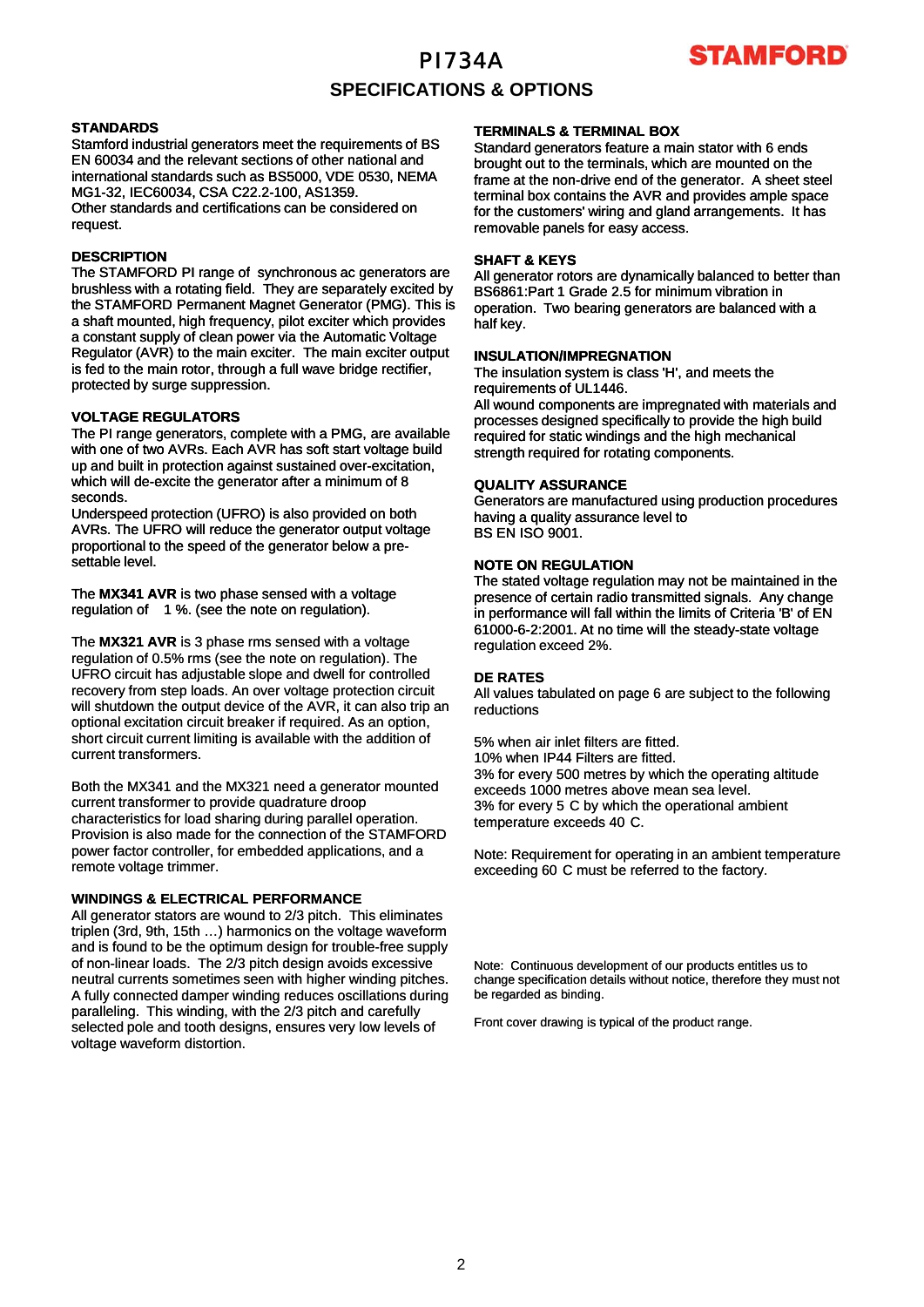

### **WINDING 13**

| <b>CONTROL SYSTEM</b>                                                           |                                                     | SEPARATELY EXCITED BY P.M.G.                                                         |         |      |         |      |  |  |  |
|---------------------------------------------------------------------------------|-----------------------------------------------------|--------------------------------------------------------------------------------------|---------|------|---------|------|--|--|--|
| A.V.R.                                                                          | MX321<br>MX341                                      |                                                                                      |         |      |         |      |  |  |  |
| <b>VOLTAGE REGULATION</b>                                                       | With 4% ENGINE GOVERNING<br>$± 1\%$<br>$\pm 0.5 \%$ |                                                                                      |         |      |         |      |  |  |  |
| <b>SUSTAINED SHORT CIRCUIT</b>                                                  | REFER TO SHORT CIRCUIT DECREMENT CURVES (page 5)    |                                                                                      |         |      |         |      |  |  |  |
|                                                                                 |                                                     |                                                                                      |         |      |         |      |  |  |  |
| <b>INSULATION SYSTEM</b>                                                        | <b>CLASS H</b>                                      |                                                                                      |         |      |         |      |  |  |  |
| <b>PROTECTION</b>                                                               | IP <sub>23</sub>                                    |                                                                                      |         |      |         |      |  |  |  |
| RATED POWER FACTOR                                                              | 0.8                                                 |                                                                                      |         |      |         |      |  |  |  |
| <b>STATOR WINDING</b>                                                           | DOUBLE LAYER LAP                                    |                                                                                      |         |      |         |      |  |  |  |
| <b>WINDING PITCH</b>                                                            | <b>TWO THIRDS</b>                                   |                                                                                      |         |      |         |      |  |  |  |
| <b>WINDING LEADS</b>                                                            | 6                                                   |                                                                                      |         |      |         |      |  |  |  |
| <b>MAIN STATOR RESISTANCE</b>                                                   | 0.0013 Ohms PER PHASE AT 22°C STAR CONNECTED        |                                                                                      |         |      |         |      |  |  |  |
| <b>MAIN ROTOR RESISTANCE</b>                                                    | 1.67 Ohms at 22°C                                   |                                                                                      |         |      |         |      |  |  |  |
| <b>EXCITER STATOR RESISTANCE</b>                                                |                                                     | 17.5 Ohms at 22°C                                                                    |         |      |         |      |  |  |  |
| <b>EXCITER ROTOR RESISTANCE</b>                                                 |                                                     | 0.063 Ohms PER PHASE AT 22°C                                                         |         |      |         |      |  |  |  |
| <b>R.F.I. SUPPRESSION</b>                                                       |                                                     | BS EN 61000-6-2 & BS EN 61000-6-4, VDE 0875G, VDE 0875N. refer to factory for others |         |      |         |      |  |  |  |
| <b>WAVEFORM DISTORTION</b>                                                      |                                                     | NO LOAD < 1.5% NON-DISTORTING BALANCED LINEAR LOAD < 5.0%                            |         |      |         |      |  |  |  |
| <b>MAXIMUM OVERSPEED</b>                                                        |                                                     | 2250 Rev/Min                                                                         |         |      |         |      |  |  |  |
| <b>BEARING DRIVE END</b>                                                        |                                                     | BALL. 6228 C3                                                                        |         |      |         |      |  |  |  |
| BEARING NON-DRIVE END                                                           | BALL. 6319 C3                                       |                                                                                      |         |      |         |      |  |  |  |
|                                                                                 | 1 BEARING<br>2 BEARING                              |                                                                                      |         |      |         |      |  |  |  |
| <b>WEIGHT COMP. GENERATOR</b>                                                   |                                                     |                                                                                      | 2760 kg |      | 2710 kg |      |  |  |  |
| <b>WEIGHT WOUND STATOR</b>                                                      |                                                     |                                                                                      | 1306 kg |      | 1306 kg |      |  |  |  |
| WEIGHT WOUND ROTOR                                                              |                                                     |                                                                                      | 1139 kg |      | 1077 kg |      |  |  |  |
| <b>WR<sup>2</sup> INERTIA</b>                                                   |                                                     | 31.7489 kgm <sup>2</sup>                                                             |         |      |         |      |  |  |  |
| SHIPPING WEIGHTS in a crate                                                     | 32.7498 kgm <sup>2</sup><br>2833 kg<br>2779 kg      |                                                                                      |         |      |         |      |  |  |  |
| PACKING CRATE SIZE                                                              | 194 x 105 x 154(cm)<br>194 x 105 x 154(cm)          |                                                                                      |         |      |         |      |  |  |  |
| <b>TELEPHONE INTERFERENCE</b>                                                   |                                                     | TIF <sub>50</sub>                                                                    |         |      |         |      |  |  |  |
| <b>COOLING AIR</b>                                                              |                                                     |                                                                                      |         |      |         |      |  |  |  |
| <b>VOLTAGE STAR</b>                                                             |                                                     | 416                                                                                  |         |      |         |      |  |  |  |
| KVA BASE RATING FOR                                                             |                                                     | 380                                                                                  |         | 400  |         |      |  |  |  |
| <b>REACTANCE VALUES</b>                                                         |                                                     | 1405                                                                                 |         | 1405 |         | 1405 |  |  |  |
| Xd DIR. AXIS SYNCHRONOUS                                                        |                                                     | 3.62                                                                                 |         | 3.28 |         | 3.03 |  |  |  |
| X'd DIR. AXIS TRANSIENT                                                         |                                                     | 0.22                                                                                 |         | 0.20 |         | 0.19 |  |  |  |
| X"d DIR. AXIS SUBTRANSIENT                                                      |                                                     | 0.16                                                                                 |         | 0.14 |         | 0.13 |  |  |  |
| Xq QUAD. AXIS REACTANCE                                                         |                                                     | 2.34                                                                                 |         | 2.11 |         | 1.96 |  |  |  |
| X"g QUAD. AXIS SUBTRANSIENT                                                     |                                                     | 0.33                                                                                 |         | 0.29 |         | 0.28 |  |  |  |
| <b>XL LEAKAGE REACTANCE</b>                                                     | 0.05                                                |                                                                                      |         | 0.04 |         | 0.04 |  |  |  |
| X <sub>2</sub> NEGATIVE SEQUENCE                                                | 0.24                                                |                                                                                      |         | 0.20 |         | 0.19 |  |  |  |
| X <sub>0</sub> ZERO SEQUENCE                                                    | 0.03<br>0.03<br>0.03                                |                                                                                      |         |      |         |      |  |  |  |
| VALUES ARE PER UNIT AT RATING AND VOLTAGE INDICATED<br>REACTANCES ARE SATURATED |                                                     |                                                                                      |         |      |         |      |  |  |  |
| T'd TRANSIENT TIME CONST.                                                       | 0.13s                                               |                                                                                      |         |      |         |      |  |  |  |
| T"d SUB-TRANSTIME CONST.                                                        | 0.01s                                               |                                                                                      |         |      |         |      |  |  |  |
| T'do O.C. FIELD TIME CONST.                                                     | 2.14s                                               |                                                                                      |         |      |         |      |  |  |  |
| Ta ARMATURE TIME CONST.                                                         | 0.02s                                               |                                                                                      |         |      |         |      |  |  |  |
| <b>SHORT CIRCUIT RATIO</b><br>1/Xd                                              |                                                     |                                                                                      |         |      |         |      |  |  |  |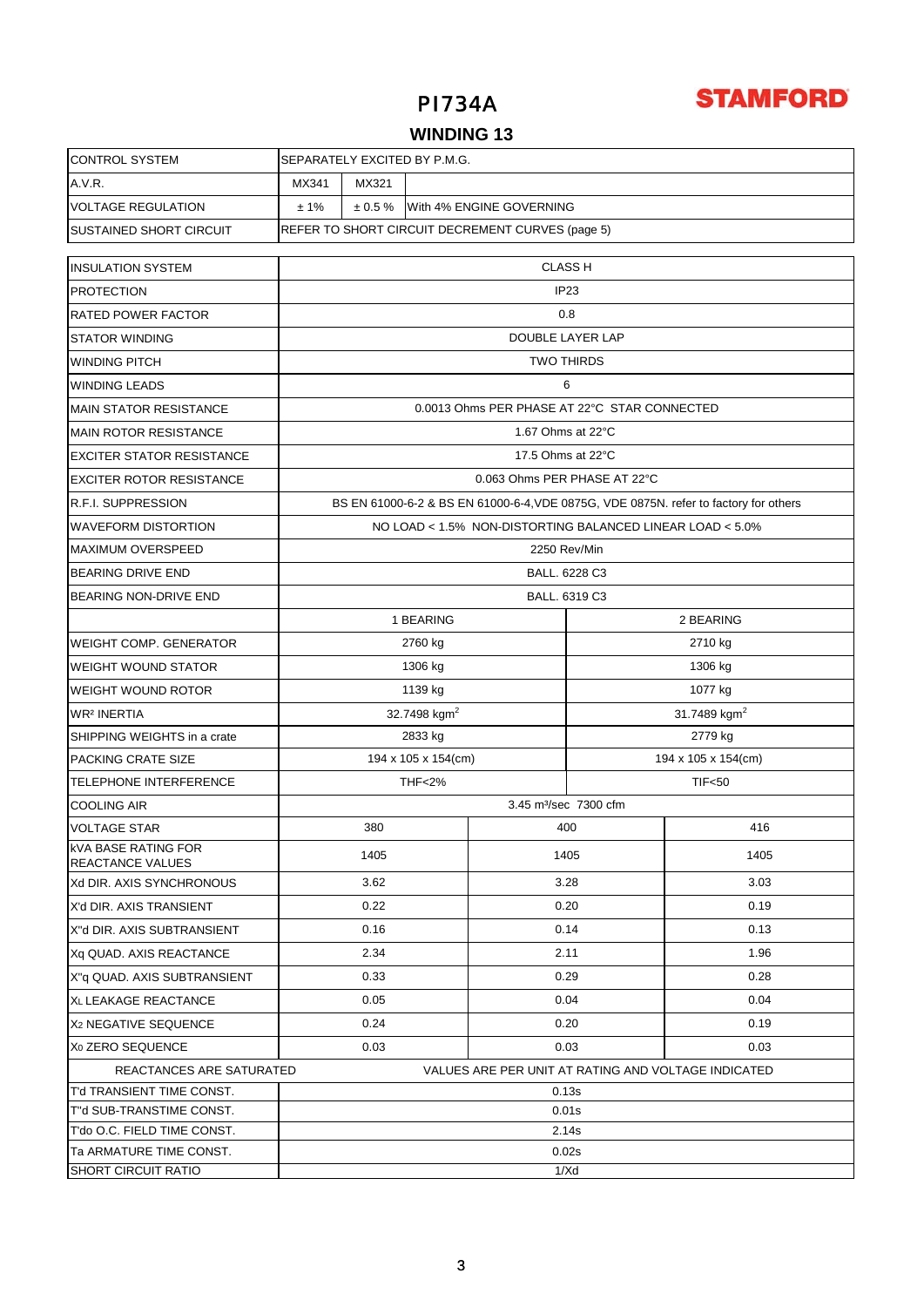

**Winding 13**



### **THREE PHASE EFFICIENCY CURVES**



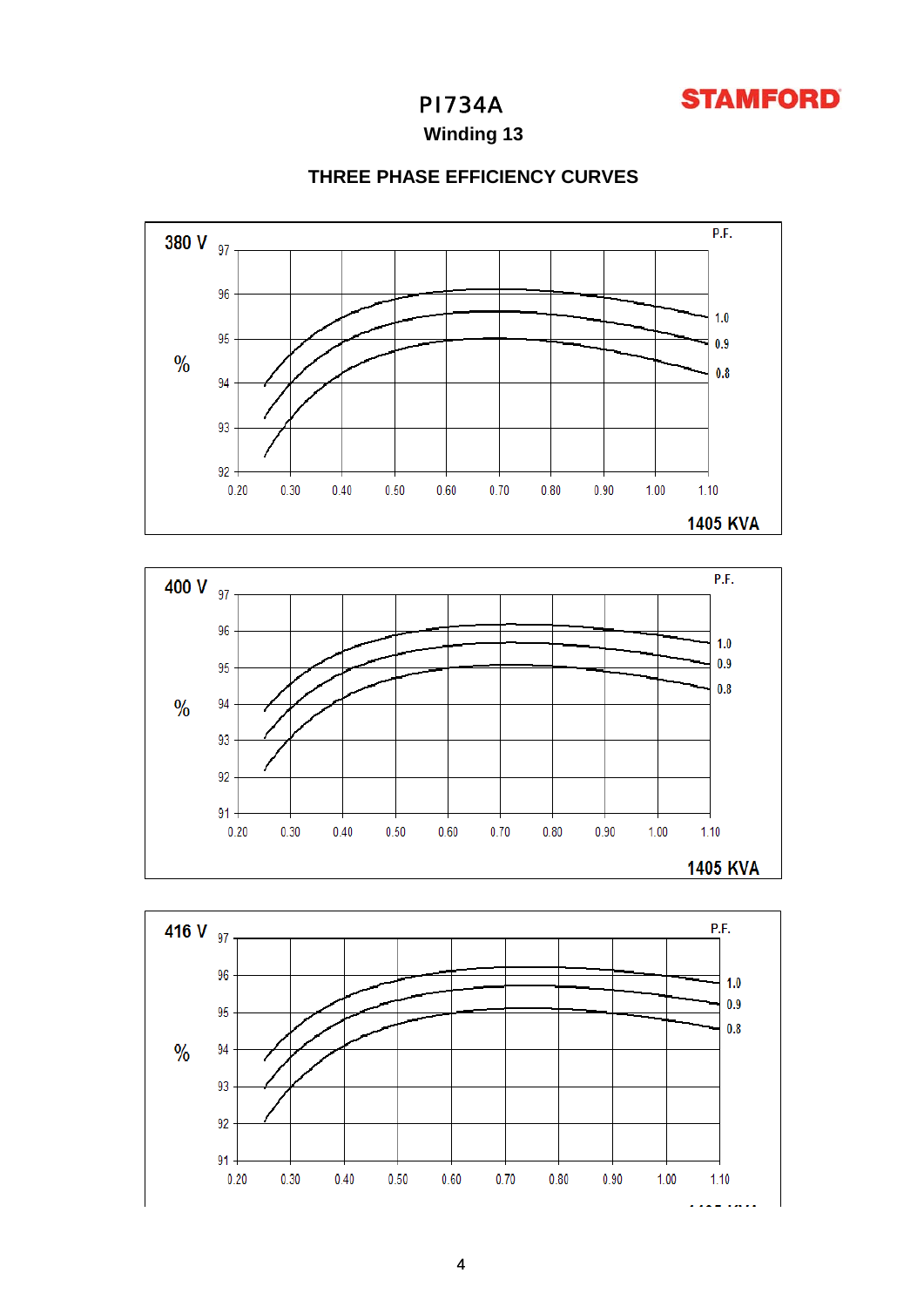## **STAMFORD**

**Locked Rotor Motor Starting Curve Winding 13**



**Three-phase Short Circuit Decrement Curve. No-load Excitation at Rated Speed Based on star (wye) connection.**



Sustained Short Circuit = 5,580 Amps

#### **Note 1**

The following multiplication factors should be used to adjust the values from curve between time 0.001 seconds and the minimum current point in respect of nominal operating voltage :

| Voltage | Factor   |
|---------|----------|
| 380     | $X$ 1.00 |
| 400     | X 1.05   |
| 416     | X 1 09   |

#### **Note 2**

The following multiplication factor should be used to convert the values calculated in accordance with NOTE 1 to those applicable to the various types of short circuit :

| .       |        |                         | 3-phase   | 2-phase L-L | 1-phase L-N |
|---------|--------|-------------------------|-----------|-------------|-------------|
| Voltage | Factor | Instantaneous           | $x$ 1.00  | x 0.87      | x 1.30      |
| 380     | X 1.00 | <b>Minimum</b>          | x 1.00    | x 1.80      | x3.20       |
| 400     | X 1.05 | Sustained               | x 1.00    | x 1.50      | x 2.50      |
| 416     | X 1.09 | Max. sustained duration | $10$ sec. | 5 sec.      | 2 sec.      |

All other times are unchanged